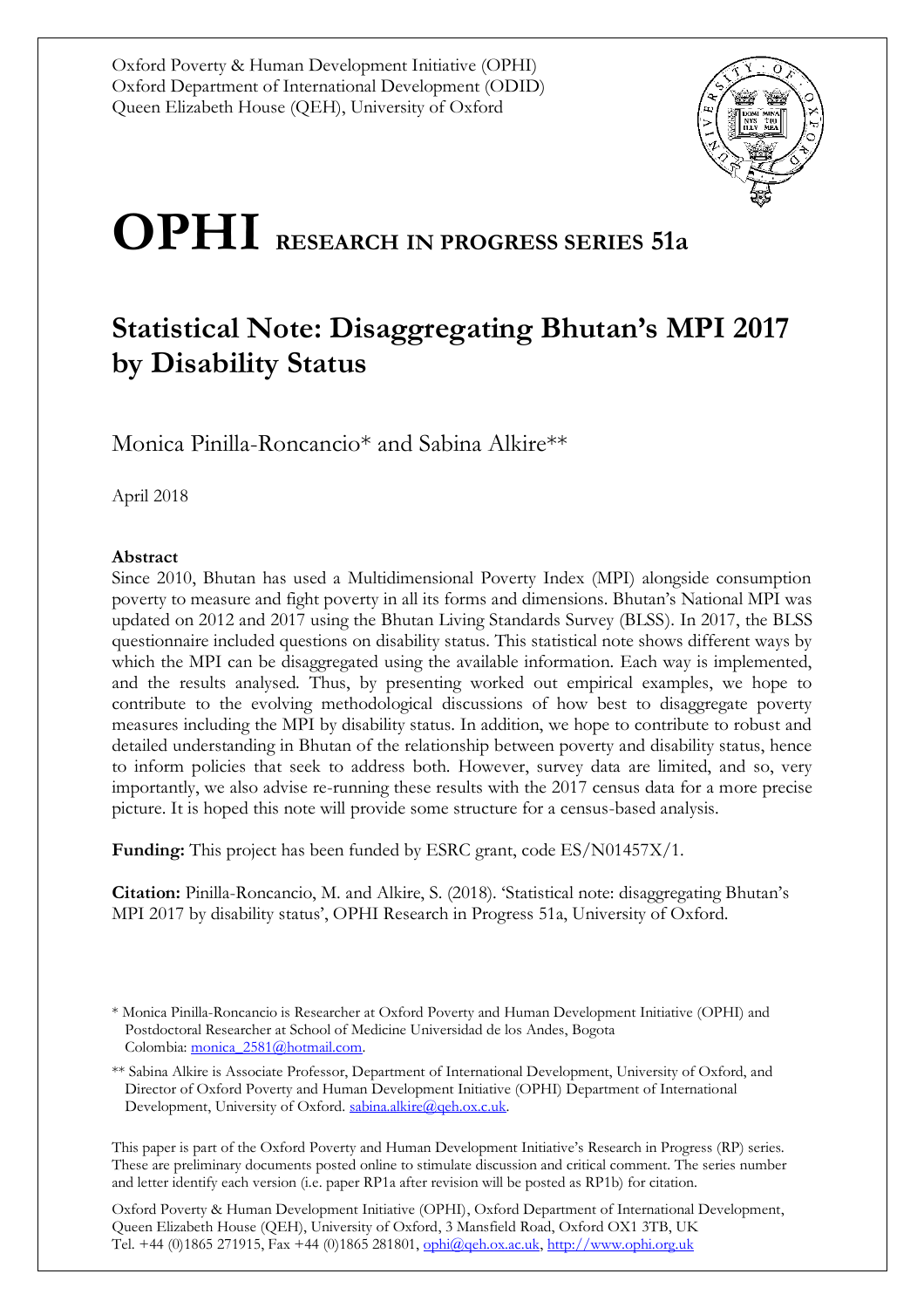### **1. Methodology**

### **1.1 Construction of the MPI**

The methodology for constructing the Bhutan MPI can be found in the Report by the National Statistics Bureau of the Royal Government of Bhutan & Oxford Poverty and Human Development Initiative (OPHI) (2017). Key steps and terms are summarized below.

**Define indicators and weights:** Choose a set of *j* indicators that comprise poverty and for which we have data on *i* people's achievements, where each person's achievement in that indicator is denoted  $x_{ij}$ . Each indicator is assigned a weight based on the value of a deprivation relative to other deprivations, which is denoted  $w_j$ , such that w<sub>j</sub>>0 and  $\sum_{j=1}^d w_j = 1$ .

**Apply Deprivation Cut-offs: Who is deprived in each indicator?** Next, each person is identified as deprived or not in each indicator using the *deprivation cut-off* for each indicator which is denoted  $z_j$ . A person is deprived in an indicator if  $x_{ij} < z_j$  for that indicator. We assign a *deprivation* status score  $g_{ij}$  to each person in each indicator based on the deprivation status. If person *i* is deprived in indicator *j*, then  $g_{ij} = 1$ ; and  $g_{ij} = 0$ , otherwise.

**Create each Person's Deprivation Score:** We summarise the deprivation status scores of all indicators for person *i*, each multiplied by their corresponding weights into a deprivation score denoted  $c_i$  where  $c_i = \sum_{j=1}^d w_j g_{ij}$  $i=1 \text{W}_j \text{g}_i$ .

**Apply Poverty Cut-off to identify who is poor:** To identify who is poor, we apply a poverty cutoff (*k*). A person is identified as poor if c<sub>i</sub>≥k, where k∈(0,1], and non-poor, otherwise.

**Compute the Headcount Ratio or Poverty Rate:** The headcount ratio or percentage of people who are poor is simply  $q/n$  where  $q$  is the number of people identified as poor, and  $n$  is the total population.

**Compute Intensity:** To explore the breadth of poverty – how bad it is – we restrict our attention to poor people. Intensity assesses how poor they are – what their average deprivation score is. Intensity is computed as:

$$
A{=}\frac{1}{q}{\sum}_{i=1}^n c_i(k)
$$

Note that  $c_i(k)$  denotes the censored deprivation score. In this case, if a person is not poor, their deprivation score is censored to become zero; if they are poor it remains the same value as  $c_i$ .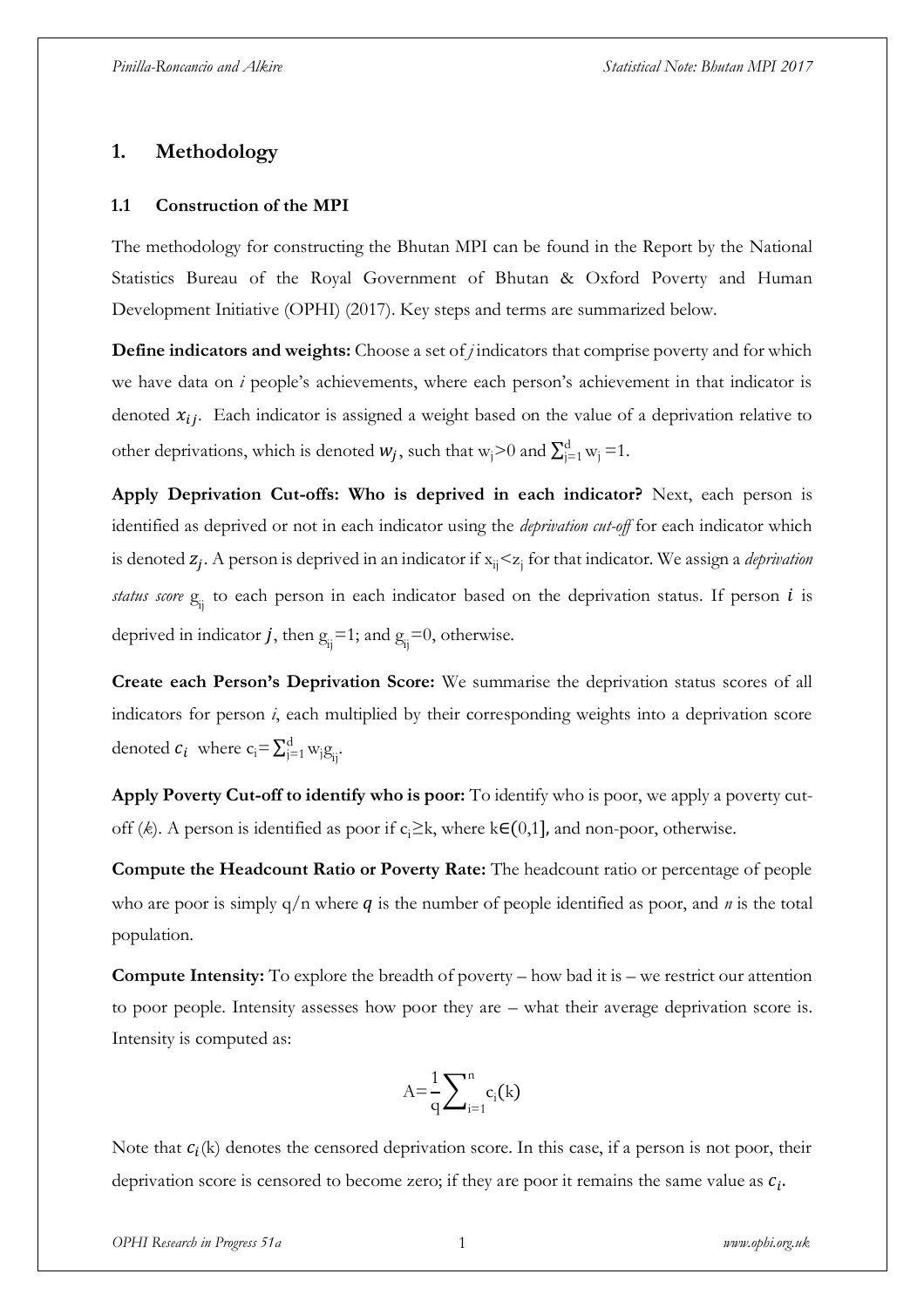**Compute MPI:** The *MPI or M<sup>0</sup>* is equal to the average of the censored deprivation scores:

$$
M_0 = \text{MPI} = \frac{1}{n} \sum\nolimits_{i=1}^n c_i(k).
$$

**Alternative formulae for MPI:** The *MPI* can equivalently be expressed as a product of the incidence and the intensity of poverty, or the multidimensional headcount ratio  $(H)$ , and the average of the deprivation scores among the poor, or intensity  $(A)$ :

$$
M_0 = MPI = \frac{q}{n} \times \frac{1}{q} \sum_{i=1}^{n} c_i(k) = H \times A;
$$

We now turn to explore the composition of poverty by indicator.

**Uncensored headcount ratio:** First, we look at deprivations in each indicator across the population, simply by summarizing the deprivation status scores and dividing by *n.*

*uncensored headcount ratio* = 
$$
\sum_{i=1}^{n} \frac{g_{ij}}{n}
$$

**Censored headcount ratio:** The censored headcount ratio of indicator  $j$ , denoted  $h_j$ , is the proportion of the population that is multidimensionally poor and is simultaneously deprived in that indicator (deprivations of non-poor persons are 'censored' or replaced by zero. So as above we focus on deprivations of the poor and censor the others, so,  $g_{ij}(k) = g_{ij}$  if  $c_i \ge k$  and  $g_{ij}(k) = 0$ , otherwise.

$$
censored\;beadcount\;ratio = b_j = \left[\frac{1}{n}\sum_{i=1}^n g_{ij}(k)\right],
$$

The uncensored and censored headcount ratios do not include weights. But the  $MPI$  is the weighted sum of the censored headcount ratios. So, it is useful to break the MPI down and study the weighted contribution of each indicator to poverty. This requires multiplying the censored headcount ratio by its respective weight. To obtain percentage contributions (which add up to 100% instead of to the value of MPI), divide the product of the censored headcount ratio and its weight by the value of MPI.

**Percentage contribution:** Let us denote the contribution of indicator  $j$  to *MPI* by  $\phi_j$ . Then, the percentage contribution of indicator *j* to *MPI* is

$$
percentage\ contribution = \Phi_j = w_j \frac{h_j}{MPI}.
$$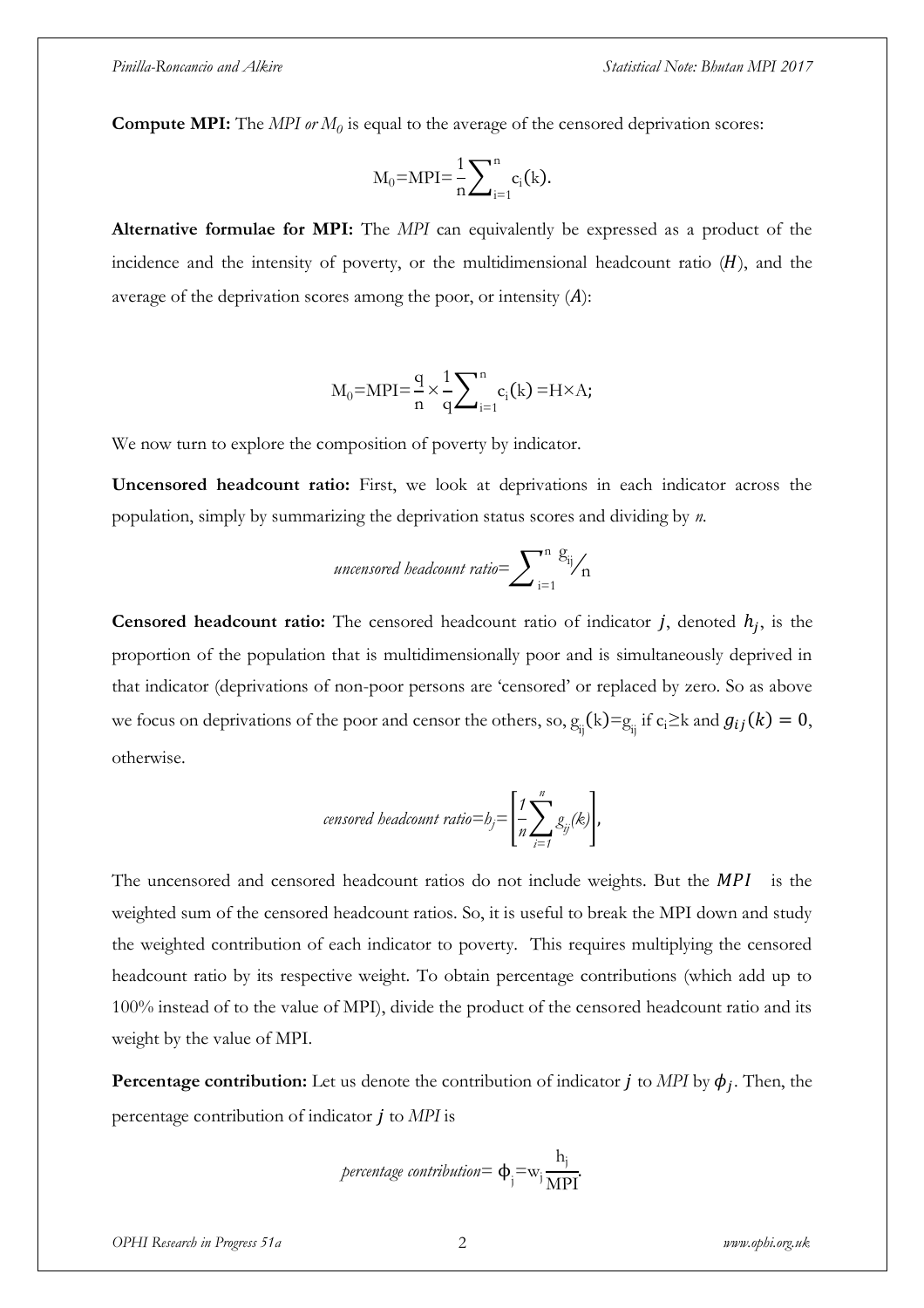### **1.2 Data**

The Bhutan Living Standards Survey 2017 aims to collect information on socio-economic indicators in order to update the poverty profile of the country, to assess the effectiveness of the 11th Five-year Plan and to inform the next socioeconomic development plan. The 2017 BLSS covers all twenty Dzongkhags with a total sample of 11,660 households with 48,639 persons and a response rate of 98.7% (National Statistics Bureau of Bhutan, 2017).

Six questions on disability are included in the BLSS 2017. These questions follow the suggestions made by the Washington Group on Disability Statistics (WG) (Washington Group on Disability Statistics (WG), 2013) and ask about six domains (seeing, hearing, walking, remembering, self-care, and communication) and include a four points severity scale, allowing the person to identify from mild to severe difficulties (Table 1). The six questions were asked of all household members of all ages.

| Do you have difficulty seeing, even if wearing glasses?          |
|------------------------------------------------------------------|
| $No$ – no difficulty<br>1.                                       |
| 2.<br>Yes – some difficulty                                      |
| 3. $Yes - a lot of difficulty$                                   |
| 4. Cannot do at all                                              |
| Do you have difficulty hearing, even if hearing aid?             |
| 1.<br>$No$ – no difficulty                                       |
| 2. Yes – some difficulty                                         |
| 3. $Yes - a lot of difficulty$                                   |
| 4. Cannot do at all                                              |
| Do you have difficulty walking or climbing steps?                |
| $No$ – no difficulty<br>1.                                       |
| 2. Yes – some difficulty                                         |
| 3. Yes – a lot of difficulty                                     |
| Cannot do at all<br>4.                                           |
| Do you have difficulty remembering or concentrating?             |
| 1. $No$ – no difficulty                                          |
| 2. Yes – some difficulty                                         |
| 3. $Yes - a lot of difficulty$                                   |
| Cannot do at all<br>4 <sup>1</sup>                               |
| Do you have difficulty (with self-care such as) washing all over |
| or dressing?                                                     |
| 1. No – no difficulty                                            |
| 2. Yes – some difficulty                                         |
| 3. Yes – a lot of difficulty                                     |
| 4.<br>Cannot do at all                                           |

|  | Table 1. Questions on Disability included in BLSS 2017 |  |  |  |  |  |
|--|--------------------------------------------------------|--|--|--|--|--|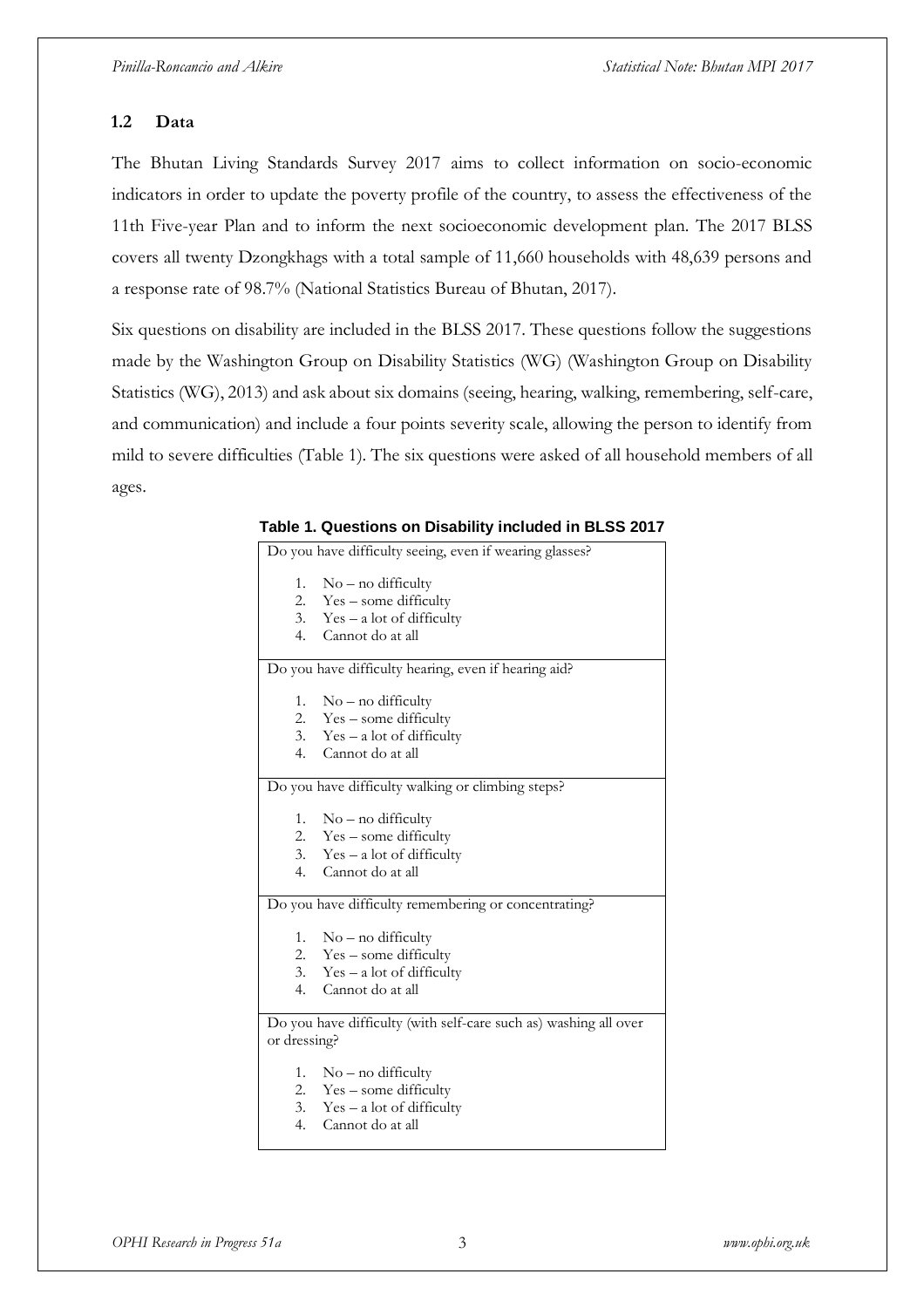Using your usual (customary) language, do you have difficulty communicating, for example understanding or being understood? 1. No – no difficulty 2. Yes – some difficulty 3. Yes – a lot of difficulty 4. Cannot do at all

Source: BLSS 2017

### **1.3 Four Alternative Analyses of Disability**

Four different analysis were conducted using different definitions of disability, to analyse the levels of multidimensional poverty of people with disabilities and their families. The four definitional approaches are:

- 1. **Individual analysis following the Washington group (WG) recommendations** to create the variable of disability (Washington Group on Disability Statistics (WG), 2017). In this analysis, if an individual reported that they lived with "a lot of difficulty" or" cannot do it at all" for at least one domain, the person was classified as "living with a disability".
- 2. **Detailed Individual analysis by type and severity**: This analysis explored information from the four response categories (no difficulty, some difficulty, a lot of difficulty, or cannot do it all), and from the six domains (seeing, hearing, walking, remembering, selfcare and communication). The disaggregation was done by type of impairment, and by severity of the impairment. Given the low prevalence of each difficulty in the sample, the total number of individuals reporting each of the categories is small, and the power of the sample is not enough to conduct inference analysis.
- 3. **Number of difficulties for person**: This analysis explored if the levels of multidimensional poverty increased depending on the number of difficulties. Given the small number of persons reporting to live with more than three difficulties, the disaggregation included four categories: no difficulty, 1 difficulty, 2 difficulties and 3 or more difficulties. Statistical inference was not possible, given the small sample size.
- 4. **Household level analysis by type and severity:** Because disabilities affect not only the individual, but also other household members and their role inside the household, a fourth analysis was conducted of households in which at least one-member experiences disabilities, using the same definition of disability as in point 1. In this case a person living in a household with at least one household member with a disability, was categorized as a member of a household with disabilities.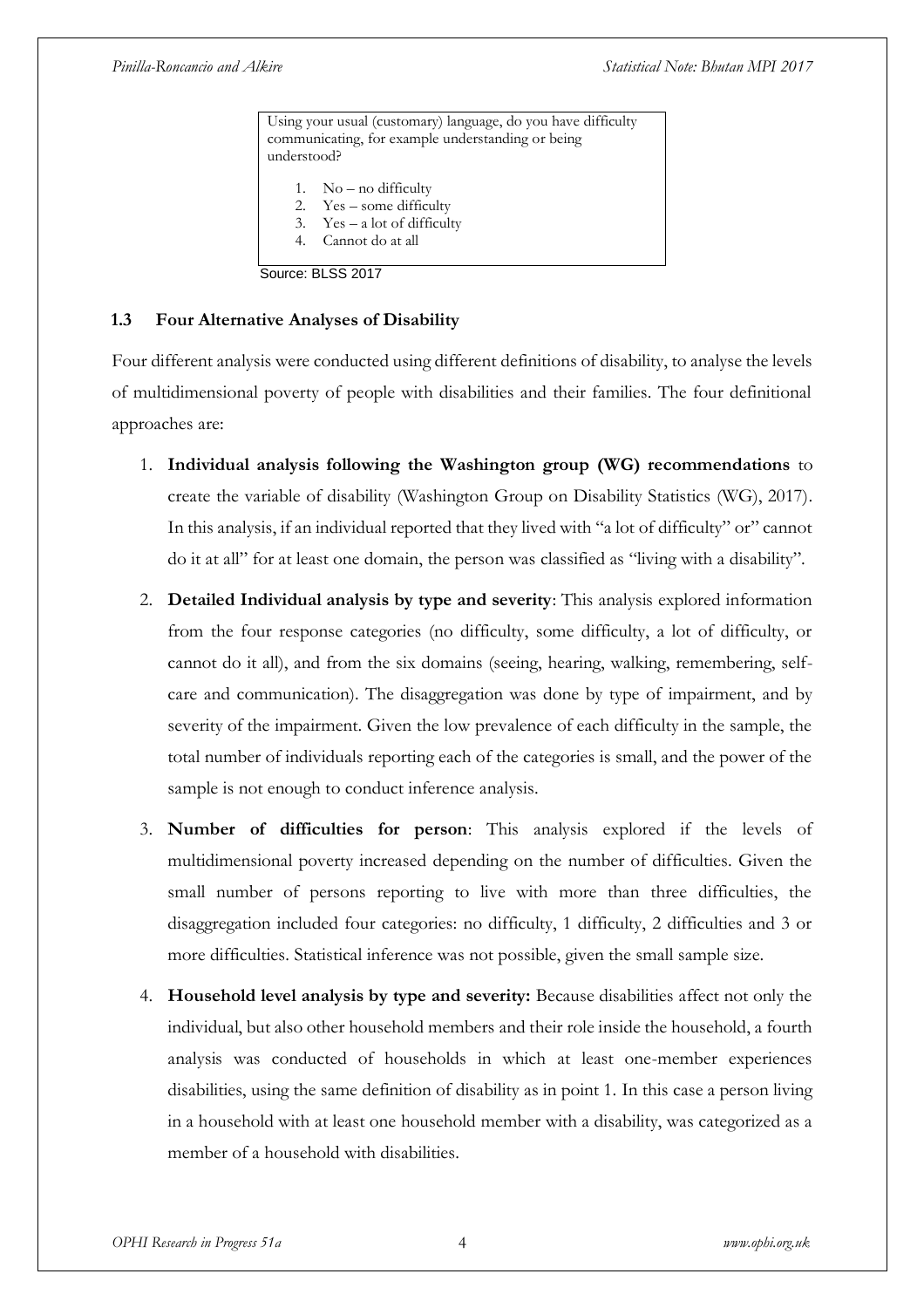In addition, the characteristics of people with disabilities who are multidimensionally poor (using the first, WG, definition) were compared to those of people with disabilities who are not multidimensionally poor.

### **2. Results:**

Individual analysis following the Washington group (WG) recommendations:

People with disabilities in general have significant higher levels of multidimensional poverty. The percentage of people with disabilities in Bhutan was 2.8%, which is relatively low in comparison with the international estimated of disability of 15% of the population (World Health Organization & The World Bank, 2011). The multidimensional poverty rate of this group is 11.1%, which is significantly higher than the poverty rate of people without disabilities (5.6%) in Bhutan. This clearly establishes that poverty is more prevalent among people with disabilities, although it is still encouraging that nearly 89% of people with disabilities are not MPI poor (Table 2).

**Table 2. Multidimensional Poverty for people with and without disabilities**

|                            |                 | Disability                          |
|----------------------------|-----------------|-------------------------------------|
|                            | No              | Yes                                 |
| <b>Share of Population</b> | 97.2            | 2.8                                 |
| <b>MPI</b>                 | 0.022           | 0.045                               |
| 95% CI                     |                 | $(0.195 - 0.025)$ $(0.034 - 0.055)$ |
| <b>MPI</b> rate H          | 5.6%            | $11.1\%$                            |
| СI                         | $(4.98 - 6.3)$  | $(8.5 - 13.6)$                      |
| <b>Intensity A</b>         | 39.3%           | $40.3\%$                            |
| СI                         | $(38.6 - 40.1)$ | $(38.4 - 42.2)$                     |

Source: Authors' calculations based on data from BLSS 2017

In addition, the uncensored headcount ratios are higher for people living with disabilities for all indicators except land and road access (Figure 1), and the censored headcount ratios are higher for all indicators (Figure 2). The differences are statistically significant in the indicators of child mortality, food security, school attendance, years of education, cooking fuel, sanitation, asset ownership and livestock. In the case of indicators related to education, the levels of deprivation are almost double for people with disabilities compared to people without disabilities.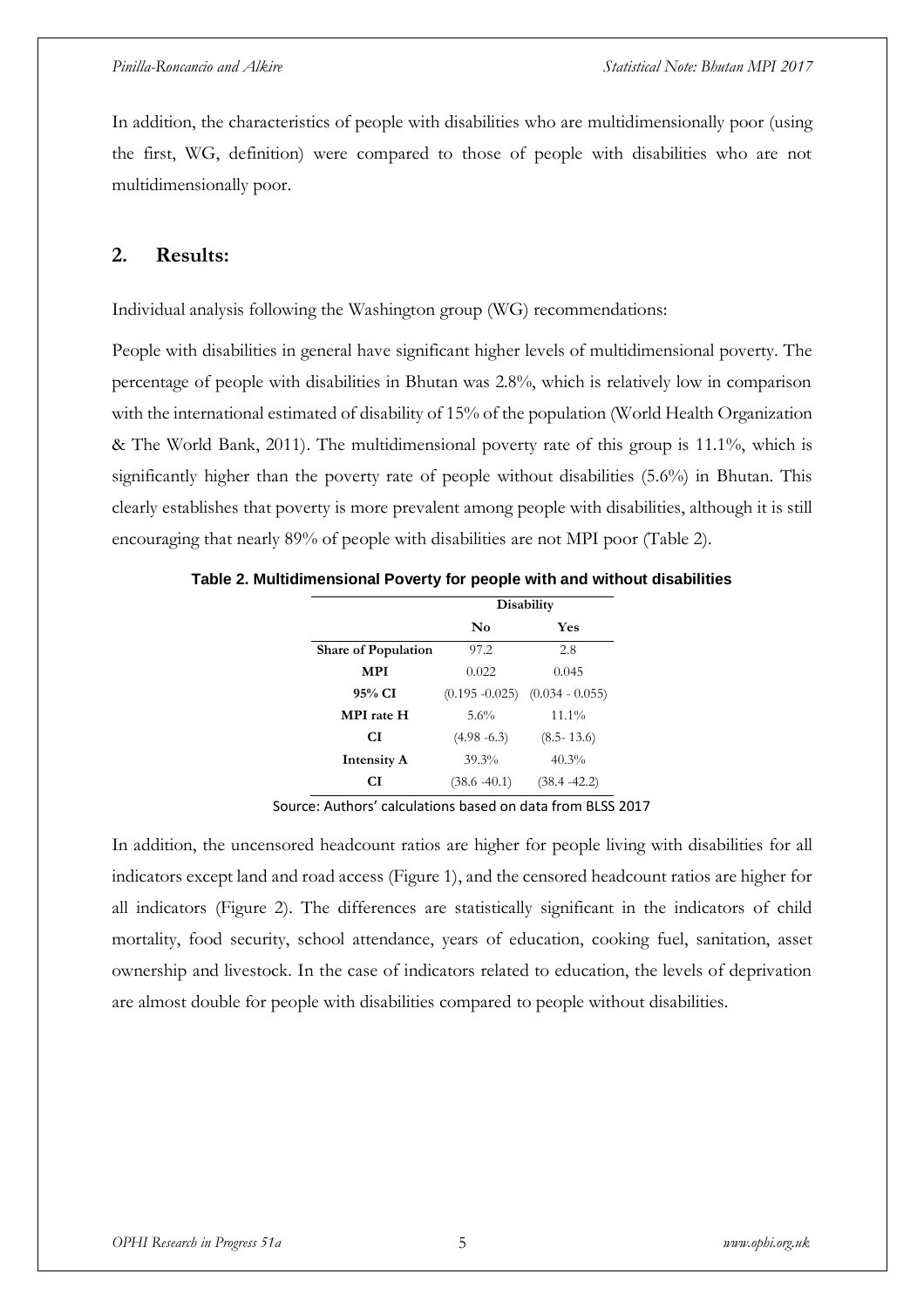

**Figure 1. Uncensored Headcount Ratios persons with and without disabilities**

Source: Authors' calculations based on data from BLSS 2017



**Figure 2. Censored Headcount Ratios persons with and without disabilities**

Source: Authors' calculations based on data from BLSS 2017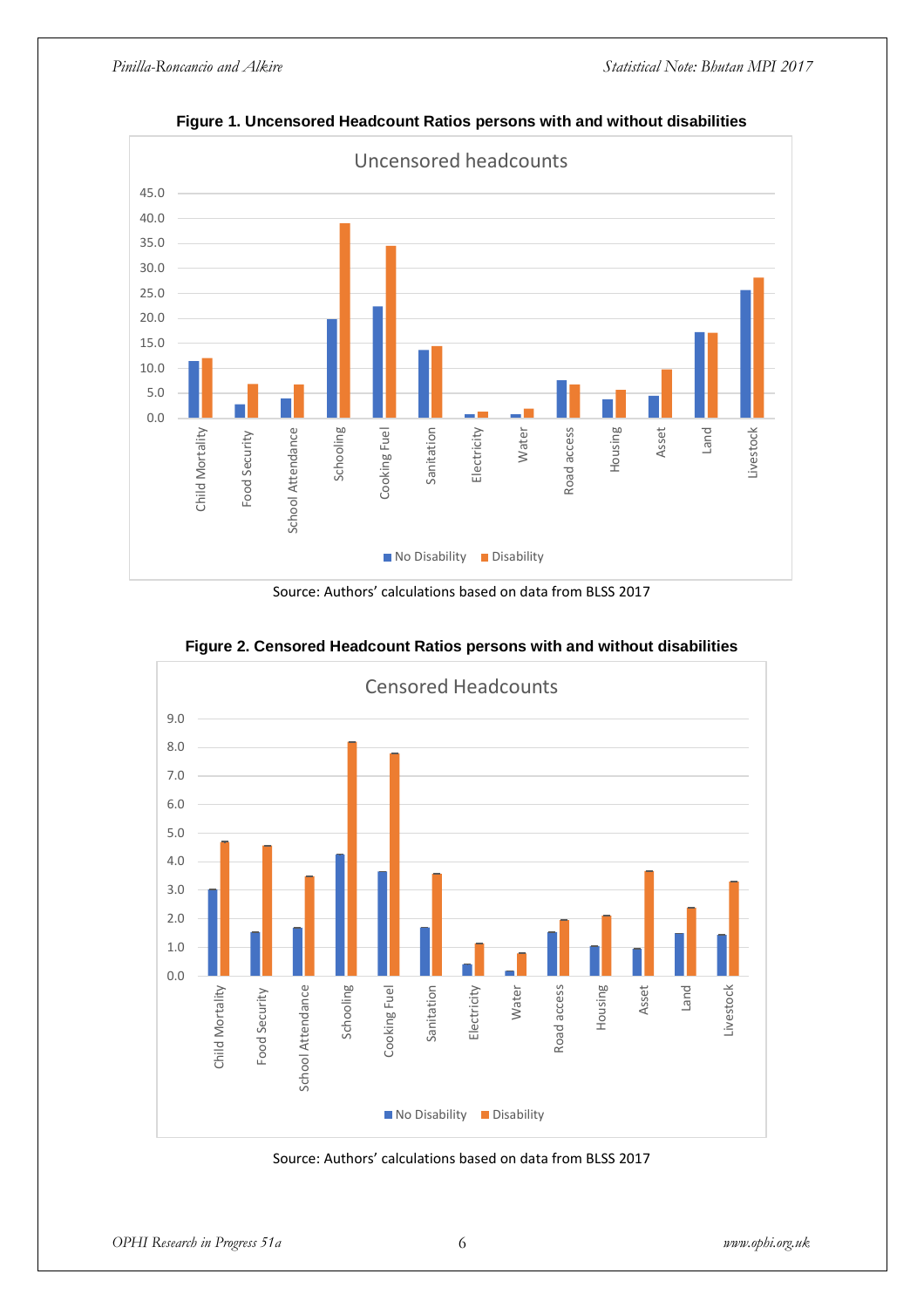Interestingly, the percentage contribution of each of the indicators to the MPI of people with and without disabilities followed a similar pattern, showing that poverty does not differ greatly in its composition. However, in the case of people with disabilities food security had a contribution equal to 17% compared with 12% for individuals without disability and the contribution of child mortality was lower compared to the contribution of the same indicator for people without disabilities (23% vs. 18%) (Figure 3).



**Figure 3. Percentage contribution of each indicator to the MPI for people with and without disabilities** 

Source: Authors' calculations based on data from BLSS 2017

### **2.1 Characteristics of Persons with Disabilities<sup>1</sup>**

The average age of people with disabilities is 53.1 years, what is significantly different than the age of people who do not report living with disabilities (29.8 years). Disability is more prevalent in male than women (51.3% vs. 48.7%) but this result is not significant. On average, persons with severe disabilities have less than one year of education, compared to an average of 5 years of education for people without disabilities, this difference is significant at 5%. In addition, they are more likely to be the father of the head of the household or sister or brother compared to people without disabilities (16.6% vs. 2.5% and 5.9% vs. 2.6% respectively).

 $\overline{a}$ 

<sup>1</sup> Using the definition of disability suggested by the WG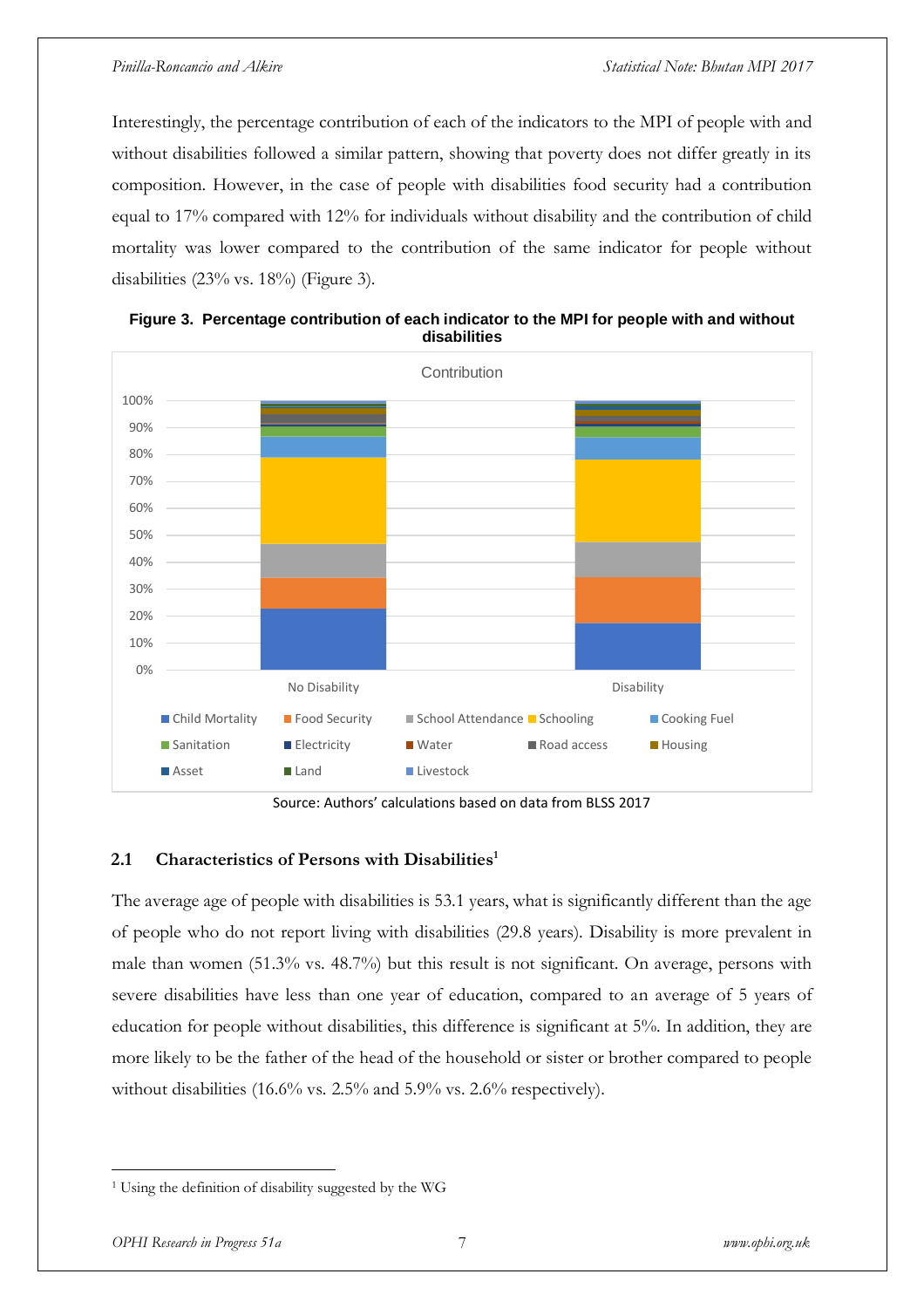They are significantly more likely to live in rural areas, compared to people without disabilities (15.5% vs. 34.05). 11.4% of people with disabilities live in Wangdue, 8.6% in Lhuentse and 8.0% in Thimphu. Finally, people with disabilities have significantly higher level of income poverty compared to people without disabilities (13.1% vs. 8.1%) and they are also more likely to belong to the lowest quintile of income (33.5% vs. 25.0% significant at 5%).

People with disabilities<sup>2</sup> who are multidimensionally poor are more likely to be female  $(53\%$  vs. 48%), are younger than people with disabilities who are non-multidimensionally poor (51.6 v. 53.3 years). In addition, people with disabilities who are multidimensionally poor are more likely to live in rural areas (98% vs. 83%). 13% of the population with disabilities who is multidimensionally poor lives in Samtse, 12 % in Wangdue. These percentages are higher than for people without disabilities specially in the case of Samtse (13% vs. 8.3%). In addition, multidimensionally poor individuals with disability are more likely to live in the Gasa, the poorest region of the country, compared to non-multidimensionally poor individuals with disability (39.5% vs. 60.5%). In addition, of people with disabilities who are multidimensionally poor 22.5% are head of households, 14.5% are partners and 20% are sons or daughters. There are not important differences in the relationship with the head of the households between people with disabilities who are or non-multidimensionally poor. Finally, no important differences exist in the household size of people with disabilities who are or not multidimensionally poor (3.2 on average for both groups).

### **2.2 Detailed Individual analysis by type and severity**

When analysing the levels of deprivation and multidimensional poverty of people with different difficulties and severities, the levels of poverty of people with more severe difficulties are higher than for people with mild difficulties. The differences are not significant due to the small sample size. Nevertheless, conducting analysis of the levels of multidimensional poverty of persons with disabilities is fundamental for taking informed decisions related to social programmes involving this population group and their families. Hence these results should be re-examined using census data. Future surveys including questions on disability also might consider including disability as a characteristic in the sampling frame, to guarantee that the results are representative for this population group.

When the prevalence of each of the difficulties is computed, a person reporting to have a little difficulty, a lot of difficulty or cannot do one of the activities, is classified as living with that specific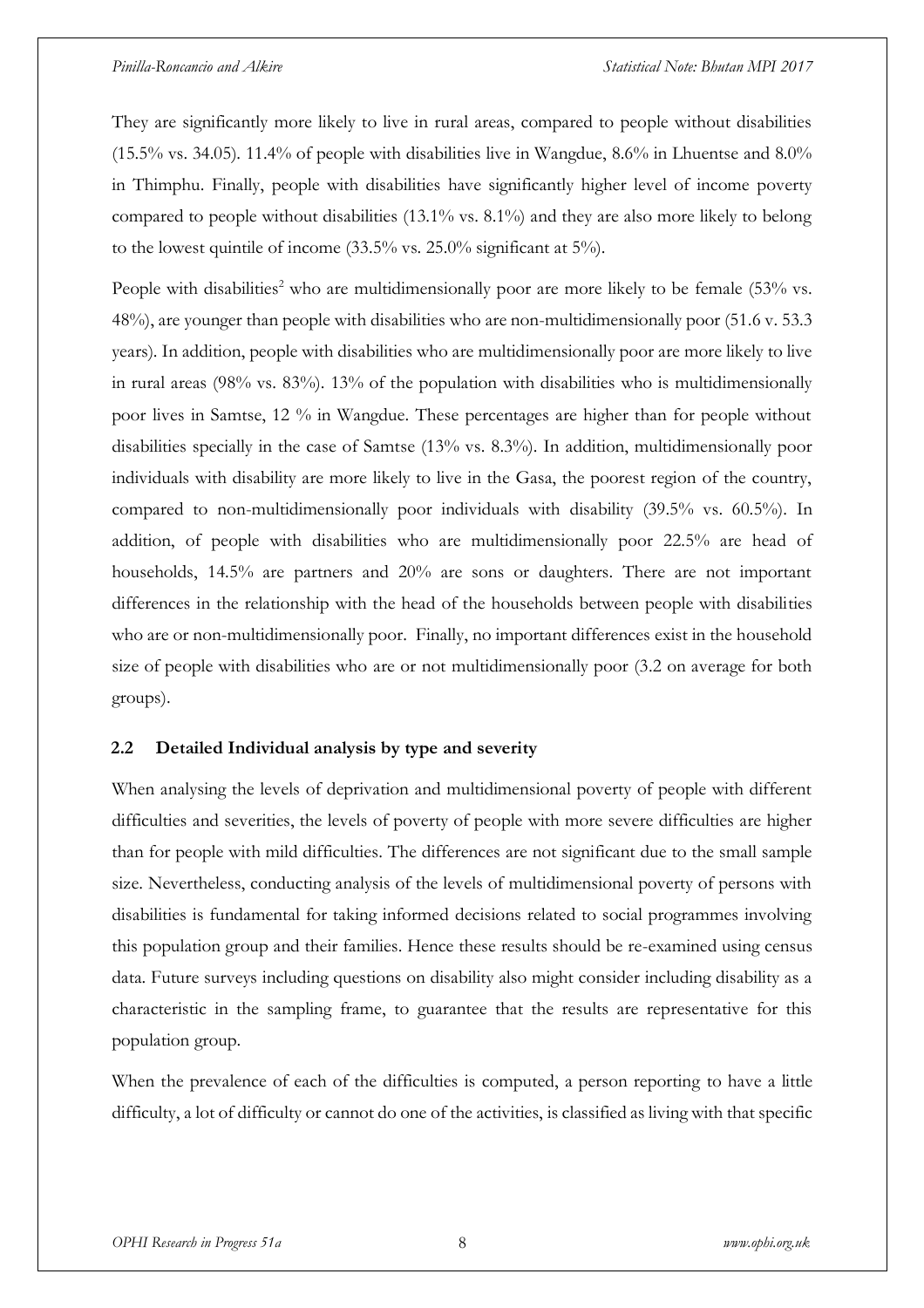difficulty (Table 3).<sup>2</sup> The results reveal that visual difficulties are the most prevalent (6.2%), followed by walking impairments (4.7%) and hearing impairments (4.5%). The difficulty with the lowest prevalence was difficulty to communicate with others (2.4%). Given that the survey did not ask about psychosocial or cognitive difficulties, it is not possible to analyse the prevalence of those.

|               | % of population living with |
|---------------|-----------------------------|
| Visual        | $6.2\%$                     |
| Hearing       | $4.5\%$                     |
| Walking       | $4.7\%$                     |
| Remembering   | $3.0\%$                     |
| Self-care     | $3.1\%$                     |
| Communication | $2.4\%$                     |

**Table 3. Prevalence of different types of difficulties**

Source: Authors' calculations based on data from BLSS 2017

The analysis of the levels of multidimensional poverty revealed that people living with any of the six difficulties have higher levels of multidimensional poverty. More than 13% of people with severe visual limitations, or with difficulties to remember, or to communicate are multidimensionally poor. The lowest rate of multidimensional poverty is for people living with severe self-care difficulties (10.8%).

When the four categories of severity of the difficulty are considered, people with severe difficulties (cannot do it at all or a lot of difficulty) face higher levels of multidimensional poverty in most cases, with the exception of remembering and hearing difficulties. So, we see in the cases of visual impairments, the incidence of poverty 7.1% for those with some difficulty seeing, whereas among those who report non-being able to see, 16.3% are MPI poor (Table 4). In six cases, people with severe disabilities (including a lot of difficulty and cannot do it at all) have higher levels of deprivation (see Figures 4 to 9).

It is also very useful to explore whether the shape and composition of multidimensional poverty are the same for persons with different difficulty challenges. Figures 4-9 present this information for each of the categories of disability. We indeed see that the pattern of poverty varies by disability. For example, those with difficulty concentrating have very low deprivations in school attendance compared to those with difficulty in seeing. Such analysis should be re-computed using census data and used to provide efficient support to persons with disabilities who have different povertyrelated deprivations.

 $\overline{a}$ 

<sup>&</sup>lt;sup>2</sup> The six domains are not exclusive, therefore people who reported to live with one difficulty can also report to live with other difficulties. Overlaps are reported in the next section.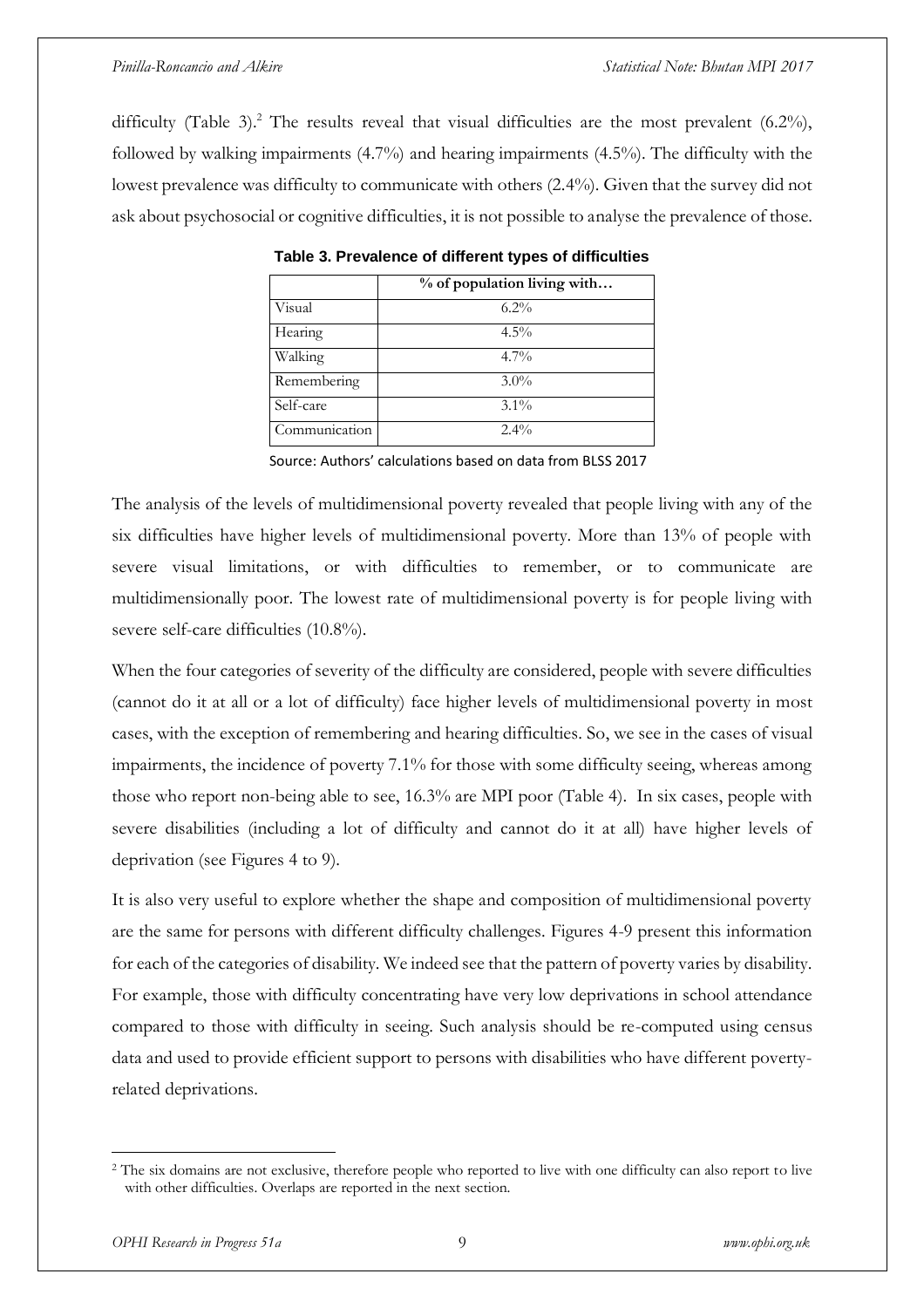*Pinilla-Roncancio and Alkire Statistical Note: Bhutan MPI 2017*

|               |                                                                | Share population | <b>MPI</b> | CI    |       | H    |                 | CI   | $\mathbf{A}$ |              | CI   |
|---------------|----------------------------------------------------------------|------------------|------------|-------|-------|------|-----------------|------|--------------|--------------|------|
|               | No difficulty                                                  | 93.8             | 0.022      | 0.020 | 0.025 | 5.7  | 5.0             | 6.3  | 39.4         | 38.6         | 40.1 |
| Visual        | Some difficulty                                                | 5.6              | 0.028      | 0.023 | 0.034 | 7.1  | 5.8             | 8.5  | 39.5         | 38.4         | 40.6 |
|               | A lot of difficulty                                            | 0.5              | 0.053      | 0.026 | 0.081 | 13.0 | 6.5             | 19.4 | 41.0         | 35.3         | 46.6 |
|               | Cannot do it at all                                            | 0.08             | 0.062      | 0.000 | 0.141 | 16.3 | 0.0             | 35.9 | 38.3         | 34.9         | 41.7 |
|               | No difficulty                                                  | 95.5             | 0.022      | 0.019 | 0.025 | 5.6  | 5.0             | 6.3  | 39.4         | 38.6         | 40.1 |
| Hearing       | Some difficulty                                                | 3.5              | 0.033      | 0.026 | 0.041 | 8.6  | 6.7             | 10.4 | 39.1         | 37.7         | 40.5 |
|               | A lot of difficulty                                            | 0.7              | 0.054      | 0.029 | 0.078 | 12.9 | 7.1             | 18.7 | 41.5         | 38.7         | 44.4 |
|               | Cannot do it at all                                            | 0.3              | 0.042      | 0.014 | 0.070 | 10.6 | 3.7             | 17.6 | 39.4         | 35.2         | 43.6 |
|               | No difficulty                                                  | 95.3             | 0.022      | 0.019 | 0.025 | 5.6  | 5.0             | 6.3  | 39.4         | 38.6         | 40.1 |
| Walking       | Some difficulty                                                | 3.7              | 0.033      | 0.026 | 0.040 | 8.5  | 6.7             | 10.2 | 39.3         | 38.0         | 40.6 |
|               | A lot of difficulty                                            | 0.76             | 0.045      | 0.028 | 0.063 | 11.4 | 7.1             | 15.8 | 39.8         | 37.0         | 42.6 |
|               | Cannot do it at all                                            | 0.21             | 0.075      | 0.028 | 0.121 | 17.4 | 7.4             | 27.4 | 42.8         | 36.7         | 49.0 |
|               | No difficulty                                                  | 96.98            | 0.022      | 0.019 | 0.025 | 5.6  | 5.0             | 6.3  | 39.4         | 38.7         | 40.2 |
| Remembering   | Some difficulty                                                | 2.5              | 0.041      | 0.031 | 0.050 | 10.6 | 8.2             | 13.0 | 38.5         | 36.9         | 40.1 |
|               | A lot of difficulty                                            | 0.43             | 0.059      | 0.033 | 0.084 | 14.9 | $\!\!\!\!\!8.8$ | 20.9 | 39.6         | 37.2         | 42.0 |
|               | Cannot do it at all                                            | 0.1              | 0.039      | 0.000 | 0.087 | 9.3  | 0.0             | 20.1 | 41.5         | 37.8         | 45.3 |
|               | No difficulty                                                  | 96.9             | 0.022      | 0.020 | 0.025 | 5.6  | 5.0             | 6.3  | 39.4         | 38.6         | 40.1 |
| Self-care     | Some difficulty                                                | 1.94             | 0.040      | 0.028 | 0.053 | 10.2 | 7.3             | 13.2 | 39.5         | 37.9         | 41.0 |
|               | A lot of difficulty                                            | 0.63             | 0.036      | 0.019 | 0.054 | 9.1  | 4.9             | 13.3 | 39.8         | 36.1         | 43.5 |
|               | 0.075<br>Cannot do it at all<br>0.55<br>0.051<br>0.027<br>12.8 | 6.8              | 18.8       | 39.8  | 36.1  | 43.4 |                 |      |              |              |      |
|               | No difficulty                                                  | 97.6             | 0.022      | 0.020 | 0.025 | 5.7  | 5.0             | 6.4  | 39.4         | 38.6         | 40.1 |
|               | Some difficulty                                                | 1.8              | 0.034      | 0.023 | 0.045 | 8.4  | 5.8             | 11.1 | 40.1         | 41.9<br>38.3 |      |
| Concentrating | A lot of difficulty                                            | 0.4              | 0.052      | 0.024 | 0.081 | 13.1 | 6.0             | 20.1 | 40.1         | 37.0         | 43.2 |
|               | Cannot do it at all                                            | 0.25             | 0.056      | 0.016 | 0.096 | 13.4 | 4.3             | 22.5 | 41.9         | 35.2         | 48.6 |
|               |                                                                |                  |            |       |       |      |                 |      |              |              |      |

### **Table 4. Multidimensional poverty of persons living with different degrees of difficulty in six domains of activity**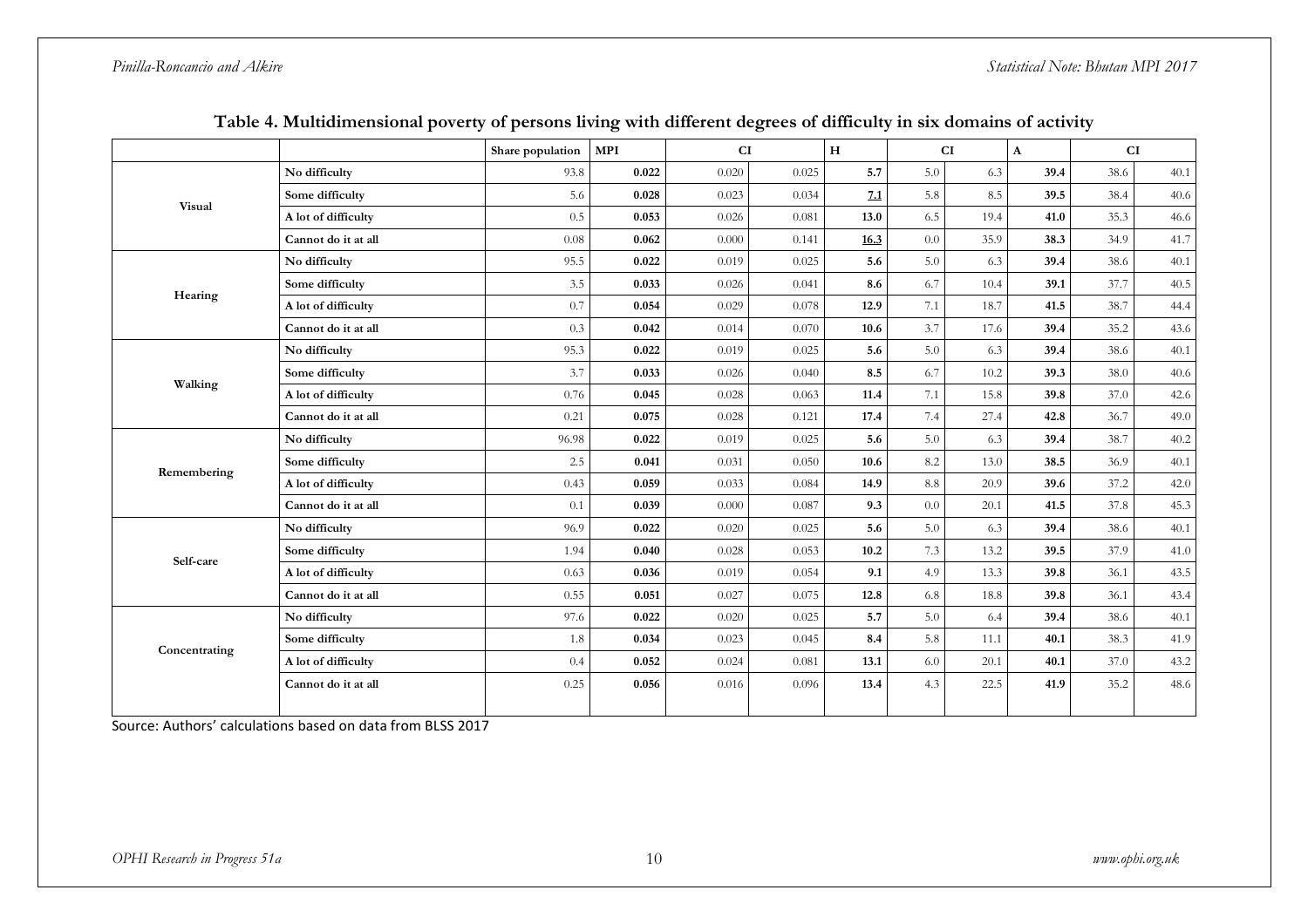

**Figure 4. Censored headcount ratios for different severities: Walking Difficulties**

Source: Authors' calculations based on data from BLSS 2017



**Figure 5. Censored headcount ratios for different severities: Remembering Difficulties**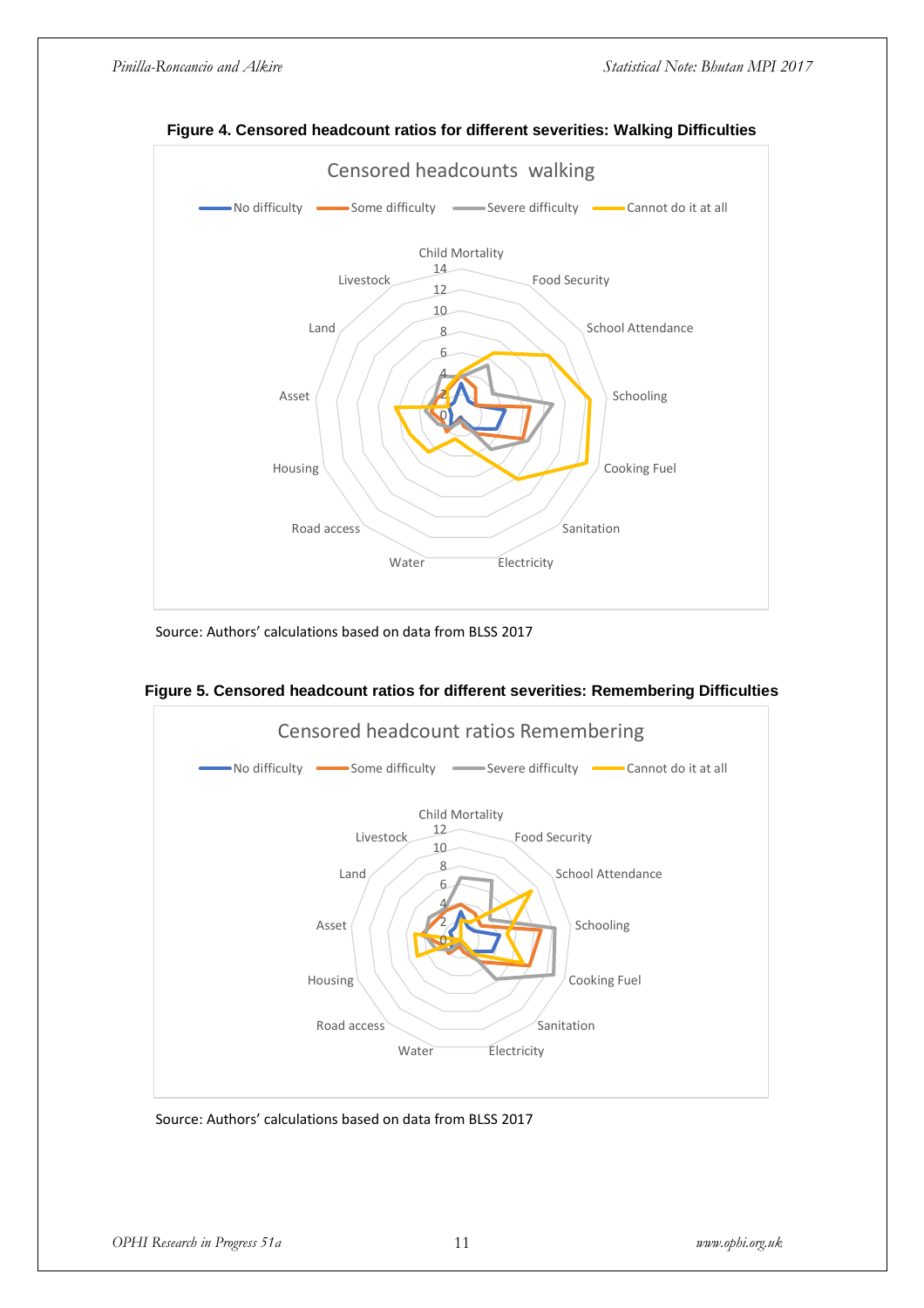

### **Figure 6. Censored headcount ratios for different severities: Difficulties with self-care**

Source: Authors' calculations based on data from BLSS 2017



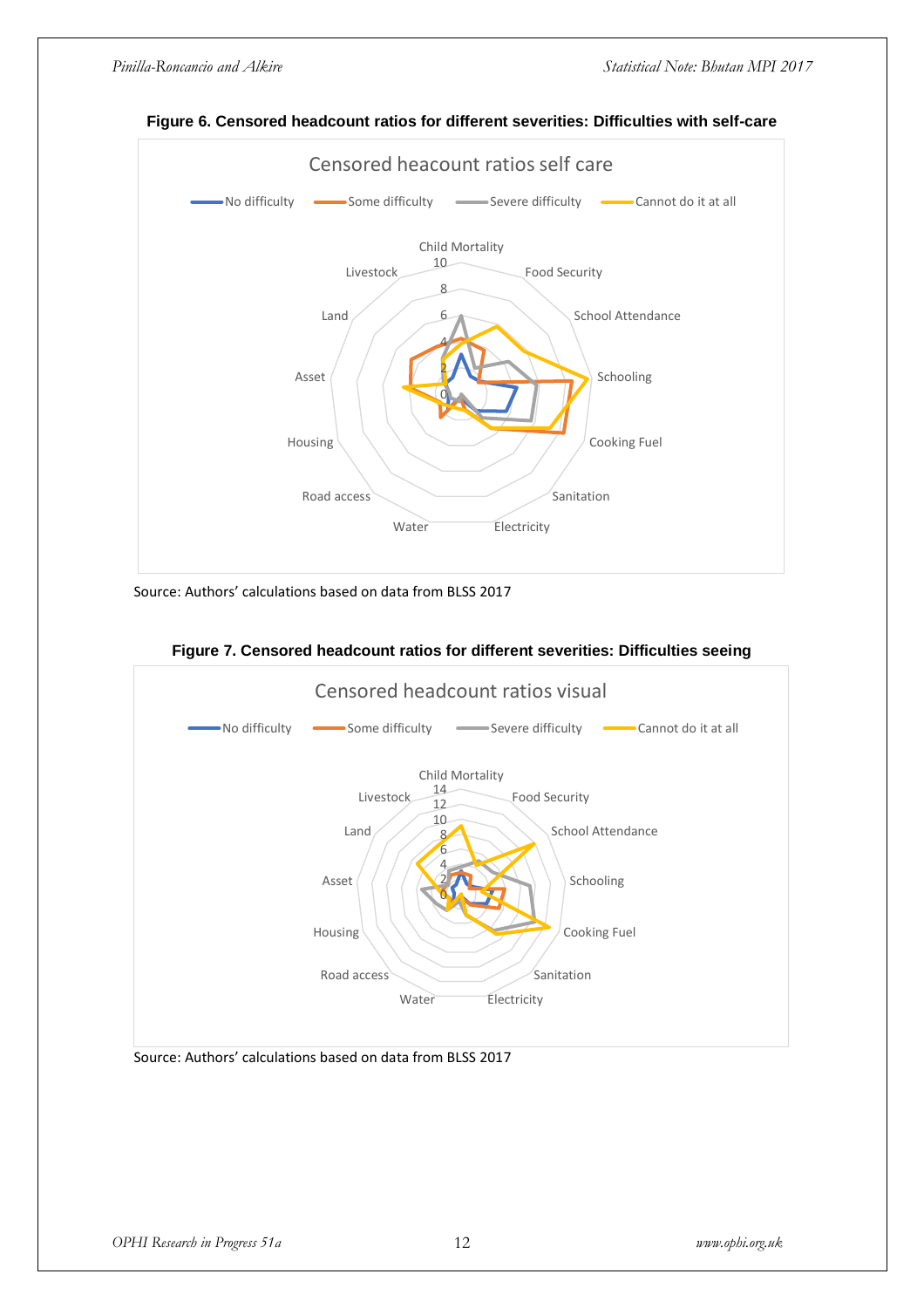

**Figure 8. Censored headcount ratios for different severities: Difficulties hearing** 

Source: Authors' calculations based on data from BLSS 2017





Source: Authors' calculations based on data from BLSS 2017

### **2.3 Counting-based individual analysis to show multiple disabilities:**

Given than the groups of difficulties are not exclusive, and that people can live with a combination of difficulties, it is necessary to analyse the levels of poverty and deprivation of people living with more than one difficulty. For this, we analysed the levels of multidimensional poverty of people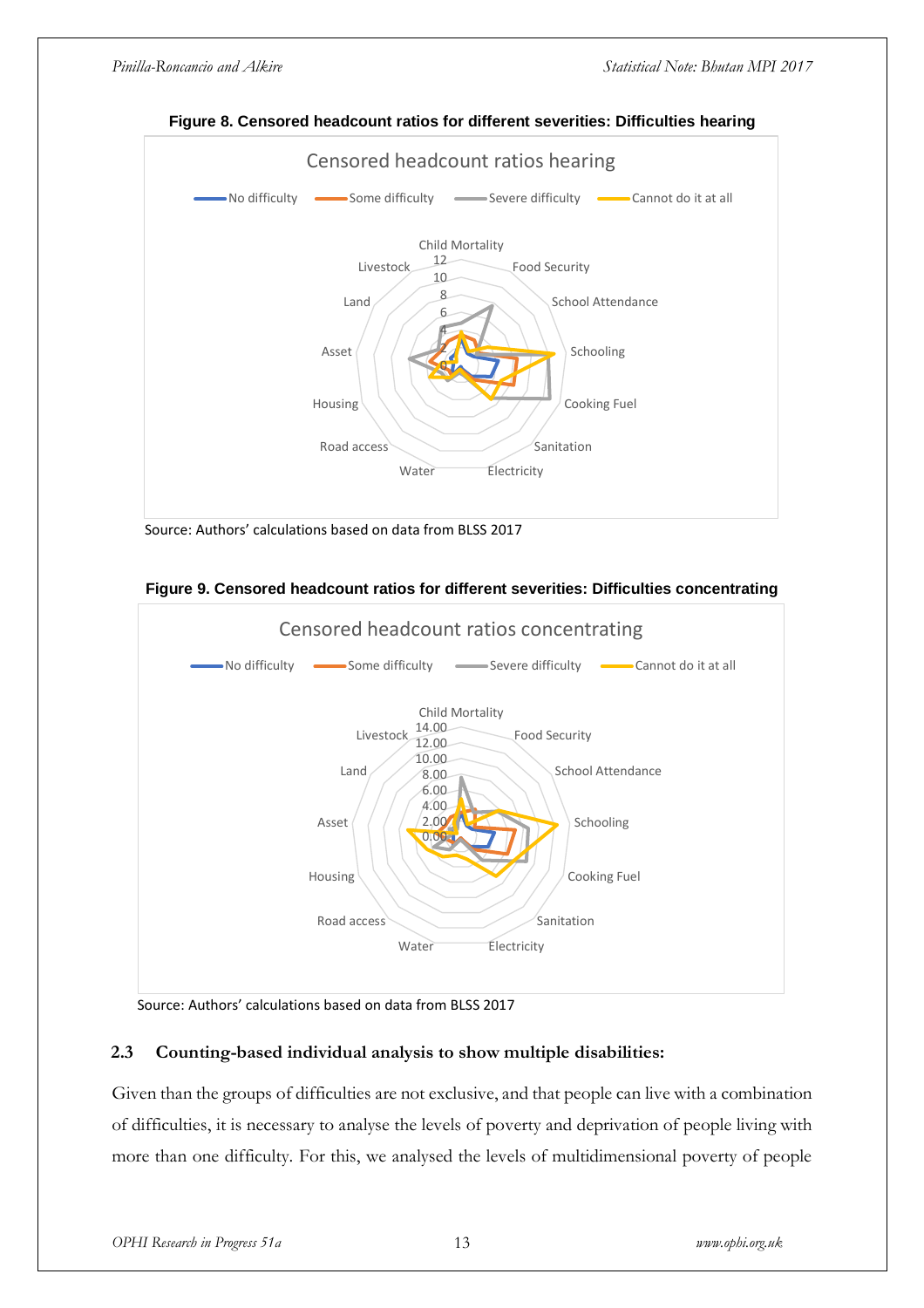living with 1, 2, and 3 or more severe difficulties (following the definition of disability suggested by the WG). In Bhutan, 1.8% of the population live with one difficulty and only 0.51% have 3 or more difficulties (Table 5).

| Number of difficulties Percentage |       |
|-----------------------------------|-------|
|                                   | 97.17 |
|                                   | 1.78  |
| 2                                 | 0.54  |
| 3 or more                         | 0.51  |

### **Table 5. Prevalence of disability by number of difficulties**

Source: Authors' calculations based on data from BLSS 2017

The results of the analysis reveal that there is a positive association between increases in the number of difficulties and their severity, and an increase in the level and incidence of multidimensional poverty. Indeed, the incidence of multidimensional poverty for persons living with three or more difficulties is 14.5% compared to 5.6% of those living with no difficulty (Figure 10). In addition, the MPI for people living with six difficulties is also higher than for people with a lower number of difficulties (Figure 11).



**Figure 10. Incidence of Multidimensional Poverty by Number of Difficulties**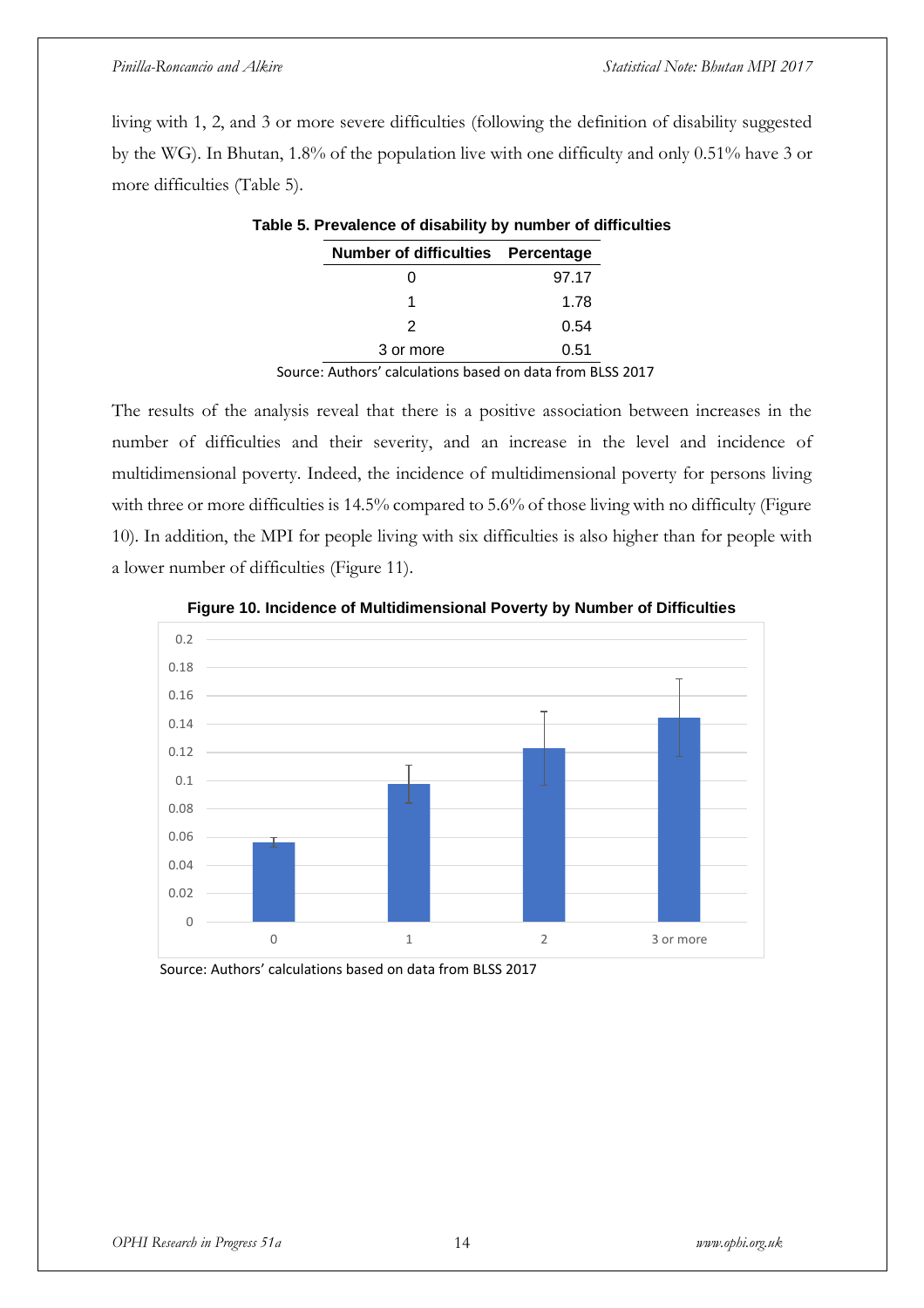

**Figure 11. MPI by Number of Difficulties**

Source: Authors' calculations based on data from BLSS 2017

In all cases, people living with one or more difficulties who are also multidimensionally poor have higher levels of deprivation in all the indicators, although these differences are only significant for the indicators of asset ownership and schooling. Although the sample is not representative for people with a higher number of difficulties, they often appear to have higher levels of deprivation – for example in food security, schooling, cooking fuel, assets, or sanitation (Figure 12).





Source: Authors' calculations based on data from BLSS 2017

In addition, we analyse the levels of multidimensional poverty among persons with a milder level of disability also, namely all of those who reported living with: some difficulty, a lot of difficulty or cannot do it in one of the domains. 7.1% of people reported to have at least some difficulty in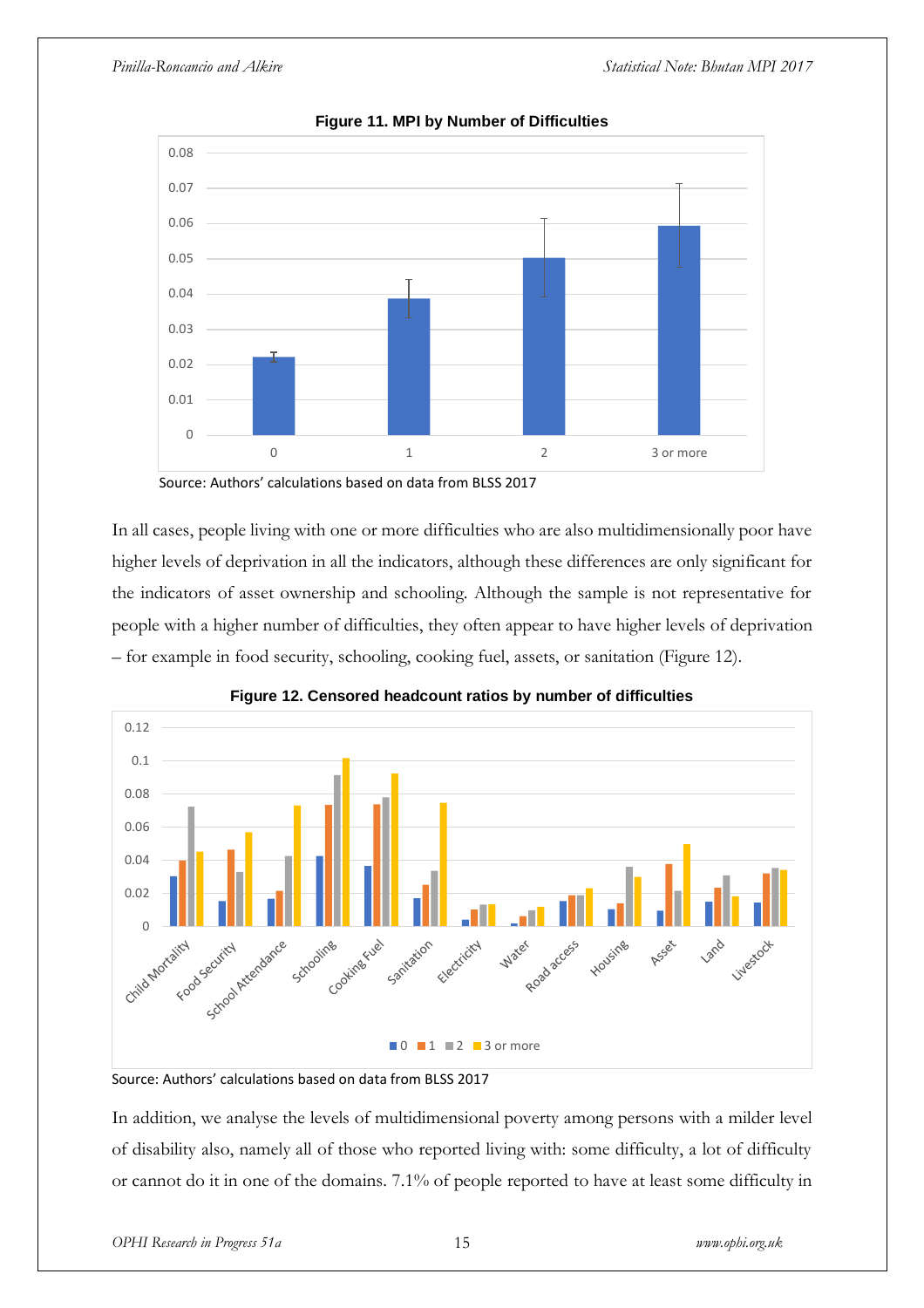one domain, 2.1% in two domains and 3.0% to live with 3 or more difficulties. The analysis reveals that 10.8% of people living with 3 or more difficulties are multidimensionally poor, compared to 5.5% for people who do not have any difficulty.

### **2.4 Household level analysis by type and severity**

We now consider how the 2.8% of people having a disability are spread across households in the population. Fully 11.7% of people in Bhutan live in a household in which at least one member experiences a disability. Among such people living with a disability, 10.3% are multidimensional poor, a percentage that is significantly higher than the incidence of multidimensional poverty for people living in households without members with disability (5.2%). In addition, the MPI for people with disabilities and their families is statistically higher than for people living in households without members with disabilities.

| Table 6. Multidimensional Poverty for people living in households with and without members |  |
|--------------------------------------------------------------------------------------------|--|
| with disabilities.                                                                         |  |

|                         | Disability        |                   |  |  |
|-------------------------|-------------------|-------------------|--|--|
|                         | $\mathbf{N_0}$    | Yes               |  |  |
| <b>Population Share</b> | 88.3              | 11.7              |  |  |
| MPI                     | 0.020             | 0.042             |  |  |
| СI                      | $(0.018 - 0.023)$ | $(0.031 - 0.052)$ |  |  |
| Incidence               | 5.2%              | 10.3%             |  |  |
| СI                      | $(4.5-5.9)$       | $(7.9 - 12.7)$    |  |  |
| Intensity               | 39.1%             | 40.6%             |  |  |
| СI                      | $(38.3 - 39.8)$   | $(39.0 - 42.2)$   |  |  |

The MPI composition is similar to that one presented when the levels of disability were analysed for individuals, in that for uncensored headcount ratios access to road and land deprivations are not higher among disability-affected households, but the censored headcount ratios of each indicator appear to be higher for people living in disability-affected households.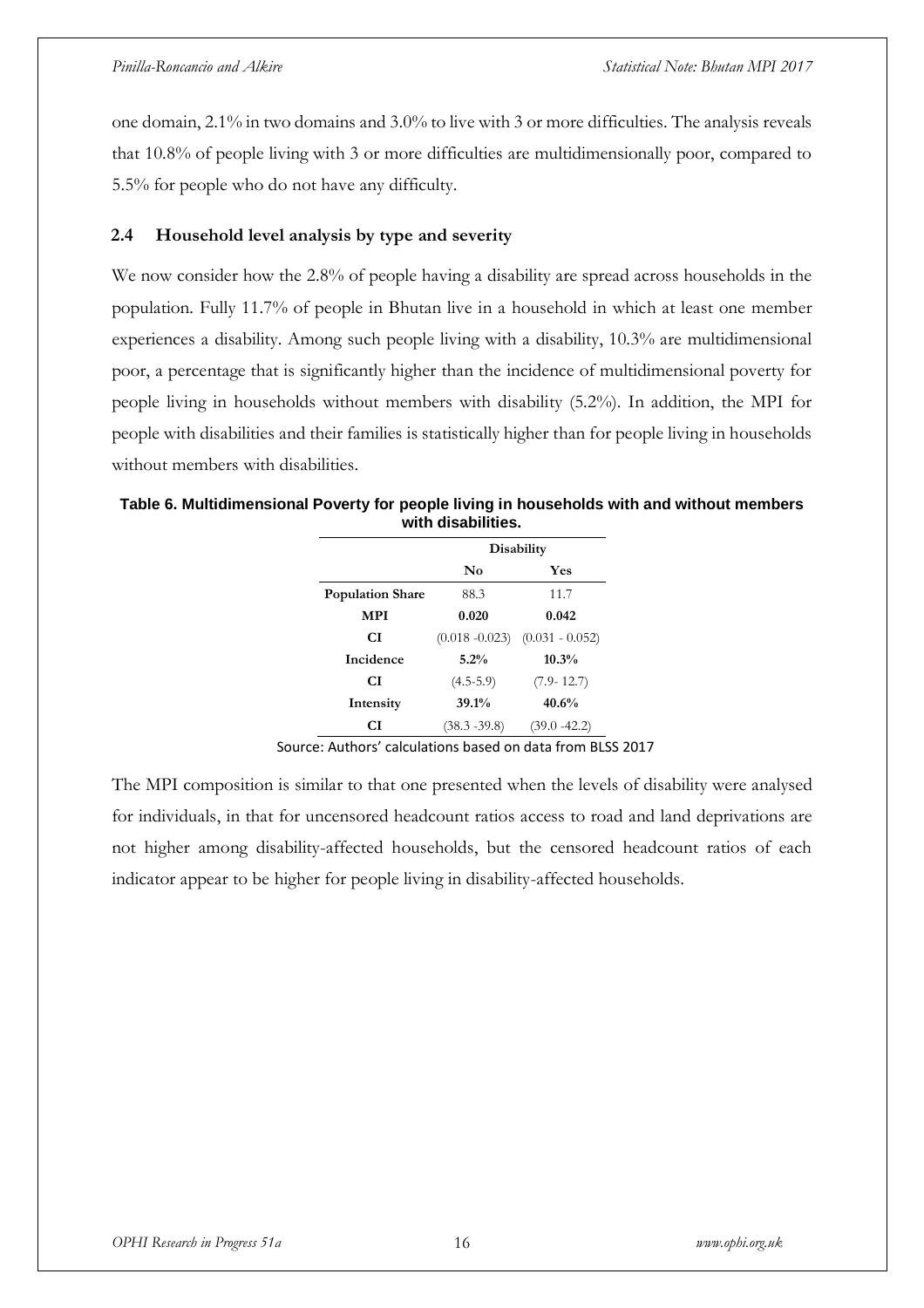

**Figure 13. Uncensored Headcounts of people living in households with and without members with disability** 

Source: Authors' calculations based on data from BLSS 2017



**Figure 14. Censored Headcounts of people living in households with and without members with disability**